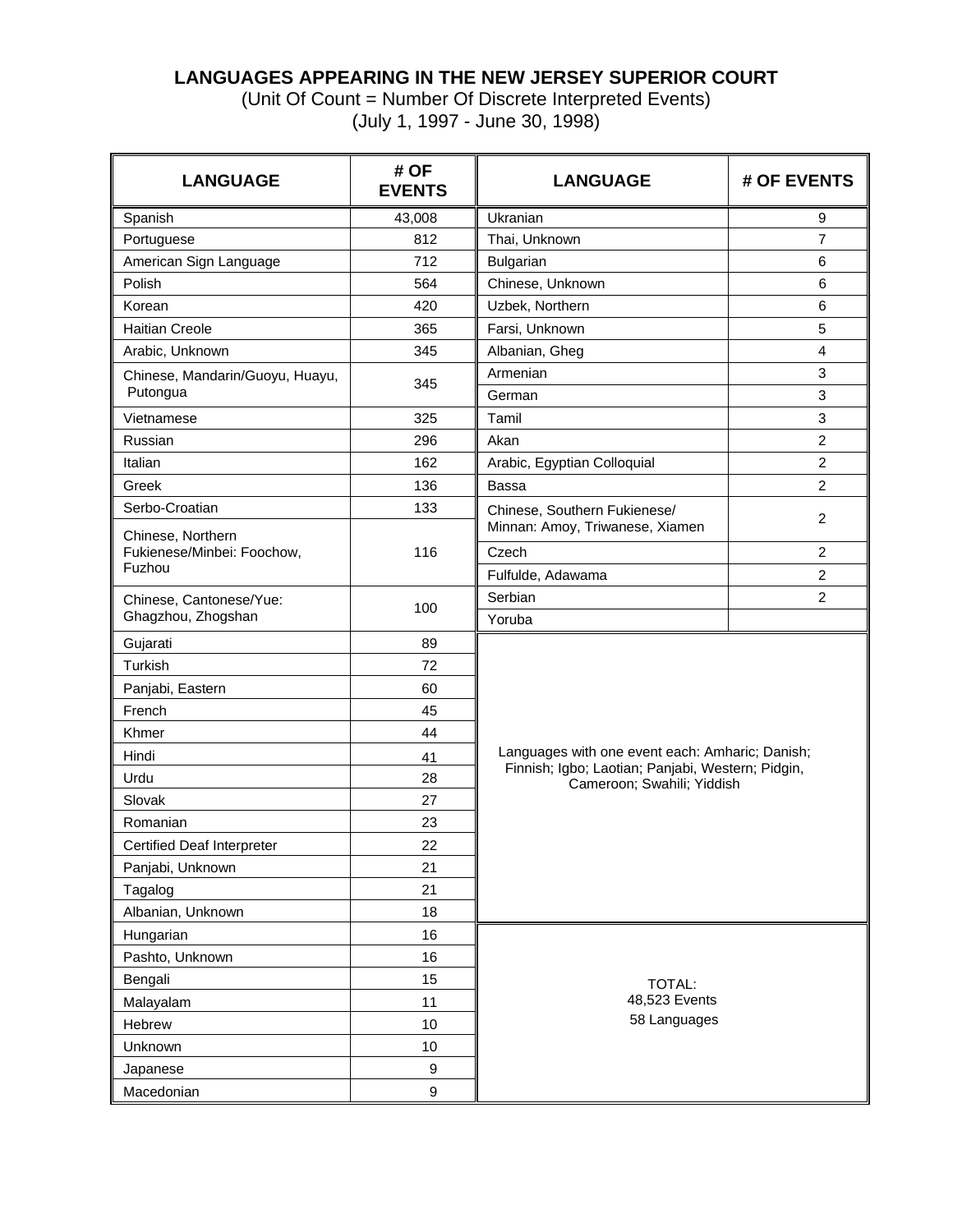# **COURT INTERPRETING STATISTICAL REPORTING SYSTEM**

# **NUMBER OF EVENTS INTERPRETED BY COUNTY AND PRIMARY CONTEXT (July 1, 1997 - June 30, 1998)**

| VICINAGE/ COUNTY          | <b>BEFORE A</b><br><b>JUDGE OR</b><br><b>GRAND JURY</b> | <b>BEFORE HEARING</b><br>OFFICER OR IN<br><b>CDR PROCEEDING</b> | <b>ANY COURT</b><br><b>SUPPORT SERVICE</b> |
|---------------------------|---------------------------------------------------------|-----------------------------------------------------------------|--------------------------------------------|
| lE.<br>Atlantic           | 905                                                     | 0                                                               | 0                                          |
| Ŀ.<br>Cape May            | 111                                                     | 0                                                               | $\mathbf 0$                                |
| III:<br>Bergen            | 1,292                                                   | 143                                                             | 48                                         |
| III:<br><b>Burlington</b> | 167                                                     | 4                                                               | 9                                          |
| IV:<br>Camden             | 4,691                                                   | 323                                                             | 276                                        |
| V.<br><b>Essex</b>        | 4,118                                                   | 602                                                             | 399                                        |
| VI:<br>Hudson             | 11,757                                                  | 1,109                                                           | 846                                        |
| VII: Mercer               | 957                                                     | 139                                                             | 42                                         |
| <b>VIII: Middlesex</b>    | 2,571                                                   | 448                                                             | 205                                        |
| IX:<br>Monmouth           | 730                                                     | 86                                                              | 81                                         |
| <b>Morris</b><br>Х.       | 2,679                                                   | 244                                                             | 1,160                                      |
| <b>Sussex</b><br>Х.       | 56                                                      | 5                                                               | 8                                          |
| XI: Passaic               | 6,614                                                   | 1,551                                                           | 47                                         |
| XII: Union                | 1,973                                                   | 222                                                             | 39                                         |
| XIII: Somerset            | 253                                                     | 3                                                               | 22                                         |
| XIII: Hunterdon           | 39                                                      | $\mathbf 0$                                                     | $\overline{2}$                             |
| XIII: Warren              | 114                                                     | $\overline{2}$                                                  | 6                                          |
| XIV: Ocean                | 183                                                     | $\overline{7}$                                                  | 59                                         |
| XV: Gloucester            | 172                                                     | $\overline{7}$                                                  | $\overline{4}$                             |
| XV: Cumberland            | 710                                                     | 143                                                             | 45                                         |
| XV: Salem                 | 92                                                      | $\overline{2}$                                                  | 1                                          |
| <b>TOTALS</b>             | 40,184                                                  | 5,040                                                           | 3,299                                      |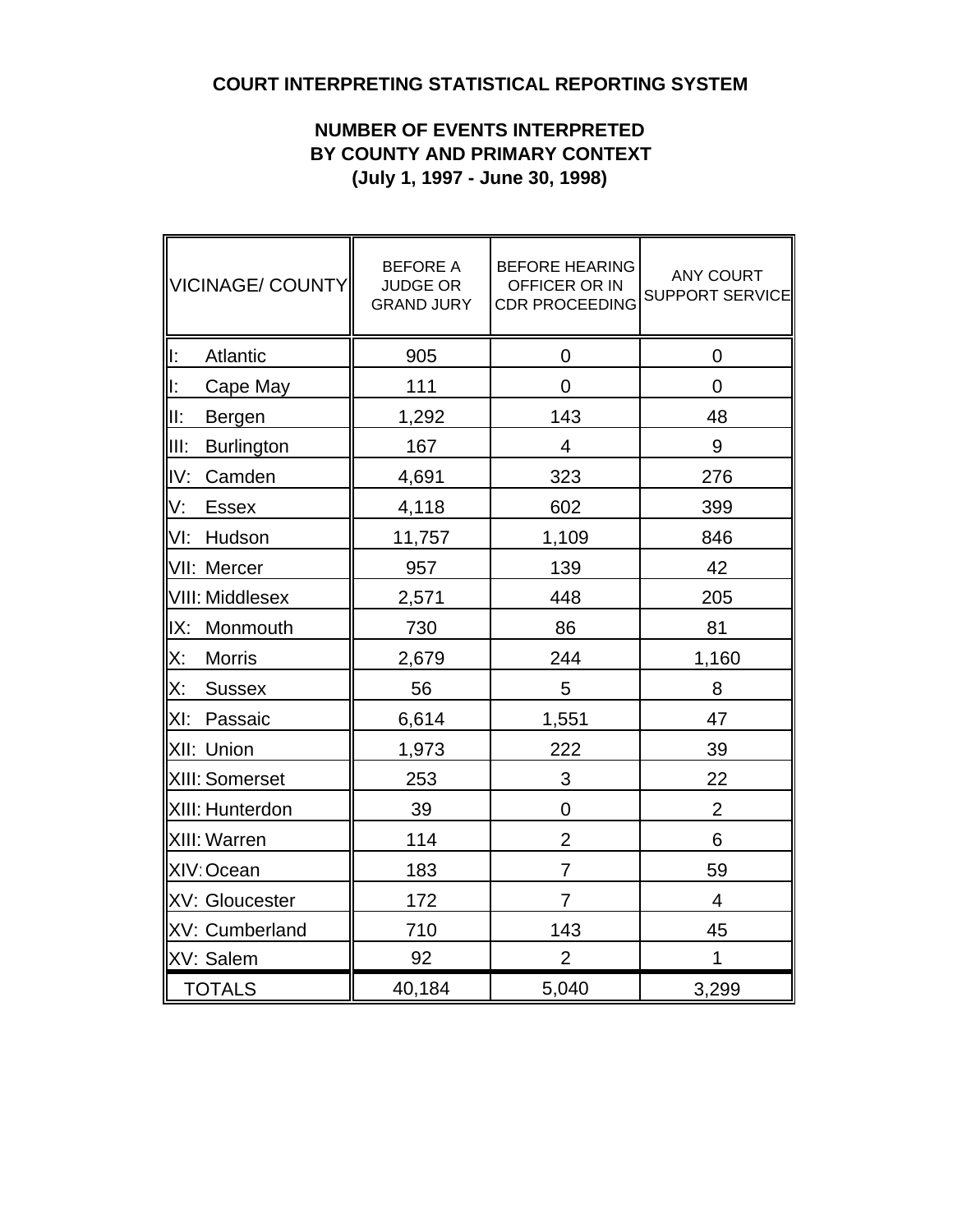### **NUMBER OF EVENTS INTERPRETED BY COUNTY AND LANGUAGE (MAJOR LANGUAGES)**

**(July 1, 1997 - June 30, 1998)**

| <b>COUNTY</b>     | <b>ARA</b>     | <b>CHI</b>  | <b>CHI</b>     | <b>GRE</b> | <b>HAI</b>     | <b>ITA</b>     | <b>KOR</b> | <b>POL</b> | <b>POR</b>     | <b>RUS</b>     | <b>SIG</b> | <b>SER</b> | <b>SPA</b> | <b>TUR</b> | <b>VIE</b> | <b>OTH</b>     | <b>SUM</b> |
|-------------------|----------------|-------------|----------------|------------|----------------|----------------|------------|------------|----------------|----------------|------------|------------|------------|------------|------------|----------------|------------|
|                   | <b>UNK</b>     | <b>FOO</b>  | <b>MAN</b>     |            | <b>CRE</b>     |                |            |            |                |                |            | <b>CRO</b> |            |            |            | <b>LAN</b>     |            |
| Atlantic          | $\overline{2}$ | 92          | 6              | 1          | 0              | $\overline{2}$ | 30         | 4          | 0              |                |            | 2          | 688        | 5          | 28         | 43             | 905        |
| Cape May          | 1              | 0           | $\Omega$       | 0          | 0              | $\Omega$       | 0          | 0          | 0              | 0              | 0          | 3          | 102        | 0          | 5          | 0              | 111        |
| Bergen            | 42             | 16          | 18             | 11         | $\overline{2}$ | 21             | 204        | 97         | 15             | 36             | 27         | 32         | 896        | 9          | 0          | 56             | 1,482      |
| Burlington        | 0              | 0           | $\overline{2}$ | 0          | 5              | $\overline{2}$ | 5          | 0          | 3              | $\overline{2}$ | $\Omega$   | 6          | 138        | 0          | 0          | 17             | 180        |
| <b>Camden</b>     | 6              | 1           | 63             | 17         | 0              | 0              | 47         | 16         | 0              | 39             | $\Omega$   | 177        | 4,668      | 4          | 162        | 90             | 5,290      |
| Essex             | 26             | 1           | 15             | 2          | 223            | 30             | 22         | 62         | 569            | 16             |            | 43         | 4,046      |            | 6          | 56             | 5,119      |
| Hudson            | 143            | 0           | 17             | 12         | 20             | 16             | 9          | 45         | 64             | 6              |            | 76         | 13,172     | 2          | 55         | 74             | 13,712     |
| Mercer            | 7              | 3           | 9              | $\Omega$   | 35             | 3              | 19         | 53         | 0              | 23             | $\Omega$   | 63         | 878        | 0          | 9          | 36             | 1,138      |
| llMiddlesex       | 15             | 0           | 55             | 26         | $\overline{2}$ | 9              | 15         | 23         | 14             | 33             |            | 24         | 2,903      | 7          | 36         | 61             | 3,224      |
| llMonmouth        | 6              | $\mathbf 0$ | 7              | 11         | 19             | 15             | 5          | 16         | 23             | 21             | $\Omega$   | 16         | 722        | 3          | 4          | 29             | 897        |
| <b>IMorris</b>    | 15             | 0           | 80             | 49         | 0              | 10             | 26         | 13         | 12             | 35             | 65         | 65         | 3,612      | 16         | 12         | 73             | 4,083      |
| Sussex            | 1              | 0           | $\Omega$       | 0          | 0              | $\Omega$       | 0          |            | 0              | 2              | $\Omega$   | $\Omega$   | 35         | $\Omega$   | 0          | 30             | 69         |
| Passaic           | 64             | 2           | 29             | 0          | 5              | 38             | 22         | 129        | 0              | 29             | 19         | 95         | 7,746      | 6          | 0          | 28             | 8,212      |
| Union             | 6              | 1           | 21             |            | 52             | 9              | 12         | 77         | 104            | 32             | 5          | 22         | 1.809      | 2          | 3          | 78             | 2,234      |
| Somerset          | 0              | $\mathbf 0$ | 13             | 0          | 0              | 3              | 0          | 16         | $\overline{7}$ |                | 3          | 4          | 206        |            | 1          | 23             | 278        |
| llHunterdon       | 0              | $\mathbf 0$ |                | $\Omega$   |                | $\overline{2}$ | 2          | 2          | 1              | 0              | $\Omega$   | $\Omega$   | 26         | 3          | 2          | 1              | 41         |
| Warren            | 3              | 0           | 6              | 0          | 0              | $\overline{2}$ | 0          | 4          | 0              | 9              | 8          | 10         | 78         | $\Omega$   | 0          | 2              | 122        |
| Ocean             | 4              | $\mathbf 0$ | 2              | 4          | 1              | 0              | 1          | 3          | 0              | 0              | 0          | 46         | 180        | 2          | 2          | 4              | 249        |
| <b>Gloucester</b> | 1              | 0           | 1              | 0          | 0              | 0              | 1          | 3          | 0              | 0              | 2          | 18         | 141        | 7          | 0          | 9              | 183        |
| Cumberland        | 0              | $\mathbf 0$ | 0              | 2          | 0              | 0              | 0          | 0          | 0              | 11             | 0          | 10         | 870        | 4          | 0          | $\overline{2}$ | 899        |
| Salem             | 3              | 0           | $\Omega$       | $\Omega$   | $\Omega$       | $\Omega$       | 0          | $\Omega$   | 0              | 0              | $\Omega$   | $\Omega$   | 92         | 0          | 0          | $\Omega$       | 95         |
| Totals            | 345            | 116         | 345            | 136        | 365            | 162            | 420        | 564        | 812            | 296            | 133        | 712        | 43,008     | 72         | 325        | 712            | 48,523     |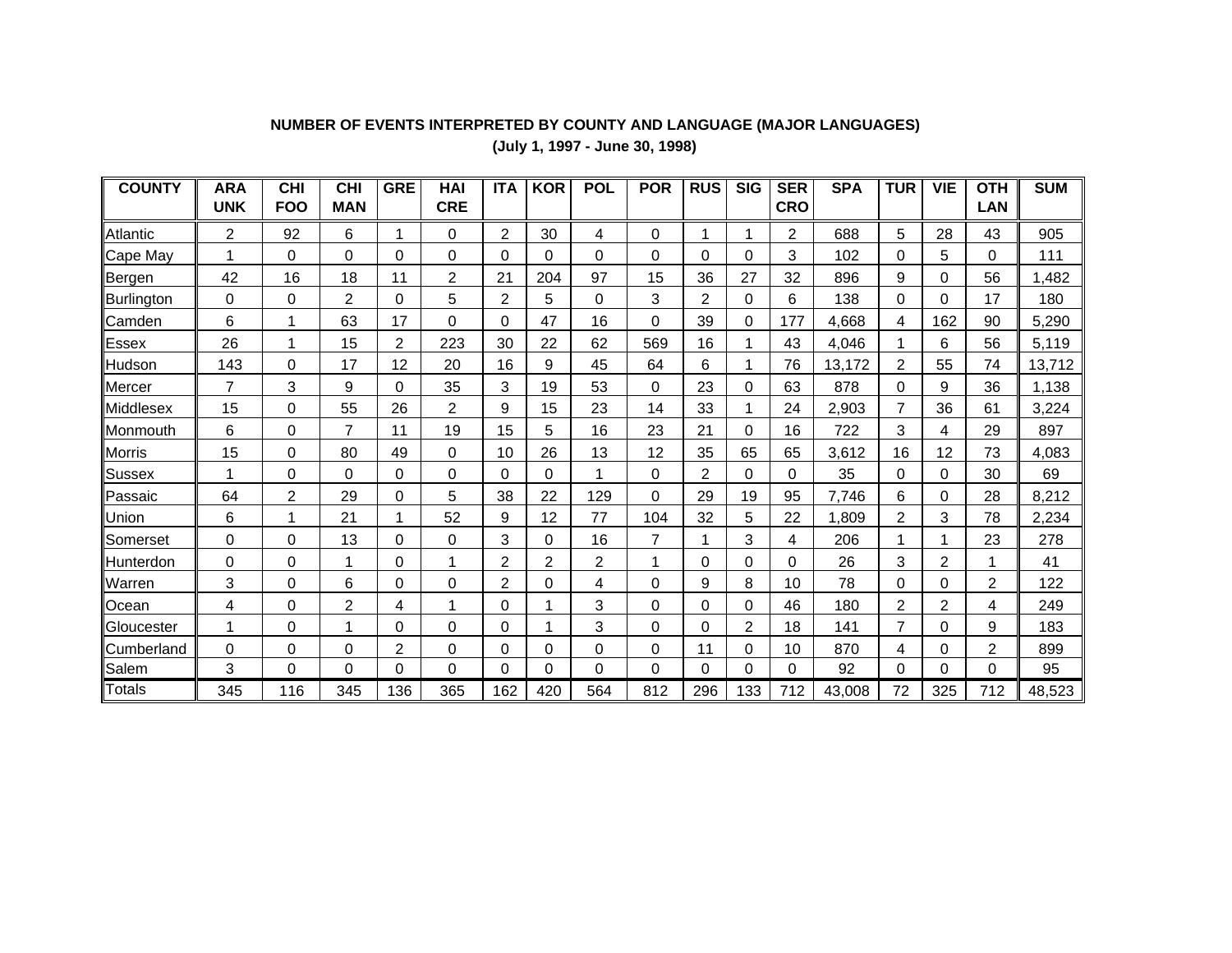### NUMBER OF EVENTS INTERPRETED BY COUNTY AND LANGUAGE (MINOR LANGUAGES, p. 1) (July 1, 1997 - June 30, 1998)

| <b>COUNTY</b> | <b>AKA</b> | <b>ALB</b> | <b>ALB</b> | <b>AMH</b> | <b>ARA</b>     | <b>ARM</b> | <b>BAS</b>     | <b>BEN</b>     | <b>BUL</b> | <b>CDI</b>     | <b>CHI</b>     | <b>CHI</b> | <b>CHI</b> | <b>CZE</b> | <b>DAN</b> | <b>FAR</b> | <b>FIN</b> | <b>FRE</b>     | <b>FUL</b> | <b>GER</b> |
|---------------|------------|------------|------------|------------|----------------|------------|----------------|----------------|------------|----------------|----------------|------------|------------|------------|------------|------------|------------|----------------|------------|------------|
|               |            | <b>GHE</b> | <b>UNK</b> |            | <b>EGY</b>     |            |                |                |            |                | <b>CAN</b>     | <b>TAI</b> | <b>UNK</b> |            |            | <b>UNK</b> |            |                | <b>ADA</b> |            |
| Atlantic      | $\Omega$   | 0          | 0          | 0          | 0              | 0          | 0              | 4              | $\Omega$   | 0              | 30             | 0          |            | 0          | 0          | 0          | 0          | $\overline{2}$ | 0          | 0          |
| Cape May      | 0          | 0          | 0          | 0          | 0              | 0          | 0              | 0              | 0          | 0              | 0              | 0          | 0          | 0          | 0          | 0          | 0          | 0              | 0          | $\Omega$   |
| Bergen        | $\Omega$   | 0          | 3          | 0          | 0              |            | 0              | 0              | 0          | 0              | 13             | 0          | 0          | 0          | 0          |            | 0          | 8              | 0          | 0          |
| Burlington    | $\Omega$   | 0          | 0          | $\Omega$   | 0              | $\Omega$   | $\Omega$       | $\Omega$       | 0          | 0              | $\Omega$       | 0          | 0          | 0          | 0          | 0          | 0          | 0              | 0          |            |
| Camden        | 0          | 0          | $\Omega$   | 0          | 0              | 0          | 0              | $\overline{2}$ | $\Omega$   | 0              | 26             | 0          | 6          | $\Omega$   | 0          | 0          | $\Omega$   | $\overline{2}$ | 0          | 0          |
| Essex         | 1          | 0          | 0          | 1          | 0              | 0          | 0              | 0              | 4          | 0              | 4              | 0          | 0          | 1          | 0          | 0          | 0          | $\overline{7}$ | 0          | 2          |
| Hudson        | $\Omega$   | 0          | 0          | 0          | 0              | 2          | 0              | 0              |            | 0              | $\overline{2}$ | 0          | 0          | 0          | 0          | 0          | 0          | 9              | 0          | 0          |
| Mercer        | 0          | 0          | $\Omega$   | 0          | 0              | $\Omega$   | $\overline{2}$ | 0              | 0          | 10             | 3              | 0          | 0          | 0          | 0          | 0          | 0          | 0              | $\Omega$   | 0          |
| Middlesex     | 1          | 0          | 0          | 0          | 0              | 0          | 0              | 0              | $\Omega$   | 0              | $\overline{c}$ |            | $\Omega$   | 0          | 0          | 0          | 0          | 1              | 0          | 0          |
| Monmouth      | $\Omega$   | 0          |            | 0          | 0              | 0          | 0              | 0              |            | 0              | 3              | 0          | $\Omega$   | $\Omega$   | 0          | 4          | $\Omega$   | 5              | 0          | 0          |
| <b>Morris</b> | 0          | 4          | 12         | 0          | $\overline{2}$ | $\Omega$   | 0              | $\mathbf 0$    | $\Omega$   | 3              |                | 0          | $\Omega$   | $\Omega$   | 0          | $\Omega$   | $\Omega$   | 6              | $\Omega$   | 0          |
| Sussex        | 0          | 0          | 0          | 0          | 0              | 0          | 0              | 0              | 0          | 0              | 0              | 0          | 0          | 0          | 0          | 0          | 0          | $\overline{2}$ | 0          | 0          |
| Passaic       | $\Omega$   | 0          | 2          | 0          | 0              | 0          | 0              | 12             | 0          | $\overline{2}$ | 0              | 0          | 0          | 0          | 0          | 0          | 0          | $\overline{2}$ | 0          | 0          |
| Union         | 0          | 0          | $\Omega$   | 0          | 0              | $\Omega$   | 0              | $\mathbf 0$    | $\Omega$   | 7              | 11             | 0          | $\Omega$   | 0          |            | 0          |            | 1              | 2          | 0          |
| Somerset      | 0          | 0          | 0          | 0          | 0              | 0          | 0              | 0              | 0          | 0              | 4              | 0          | 0          | 1          | 0          | 0          | 0          | 0              | $\Omega$   | 0          |
| Hunterdon     | 0          | 0          | $\Omega$   | 0          | 0              | $\Omega$   | 0              | 0              | $\Omega$   | 0              | $\Omega$       | 0          | $\Omega$   | 0          | 0          | 0          | $\Omega$   | 0              | $\Omega$   | 0          |
| Warren        | 0          | 0          | 0          | $\Omega$   | 0              | $\Omega$   | 0              | $\mathbf 0$    | $\Omega$   | 0              | 0              | 0          | $\Omega$   | $\Omega$   | 0          | $\Omega$   | $\Omega$   | 0              | $\Omega$   | 0          |
| Ocean         | $\Omega$   | 0          | 0          | 0          | 0              | 0          | 0              | $\mathbf 0$    | $\Omega$   | 0              |                | 0          | 0          | $\Omega$   | 0          | 0          | 0          | 0              | 0          | 0          |
| Gloucester    | 0          | 0          | 0          | 0          | 0              | 0          | 0              | 0              | 0          | 0              | 0              | 0          | 0          | 0          | 0          | 0          | 0          | 0              | 0          | 0          |
| Cumberland    | 0          | 0          | 0          | 0          | 0              | 0          | 0              | 0              | 0          | 0              | 0              | 0          | 0          | 0          | 0          | 0          | 0          | 0              | 0          | 0          |
| Salem         | 0          | 0          | 0          | 0          | 0              | $\Omega$   | 0              | 0              | 0          | 0              | 0              | 0          | 0          | 0          | 0          | 0          | $\Omega$   | 0              | 0          | 0          |
| <b>TOTALS</b> | 2          | 4          | 18         |            | 2              | 3          | 2              | 15             | 6          | 22             | 100            |            |            | 2          |            | 5          |            | 45             | 2          | 3          |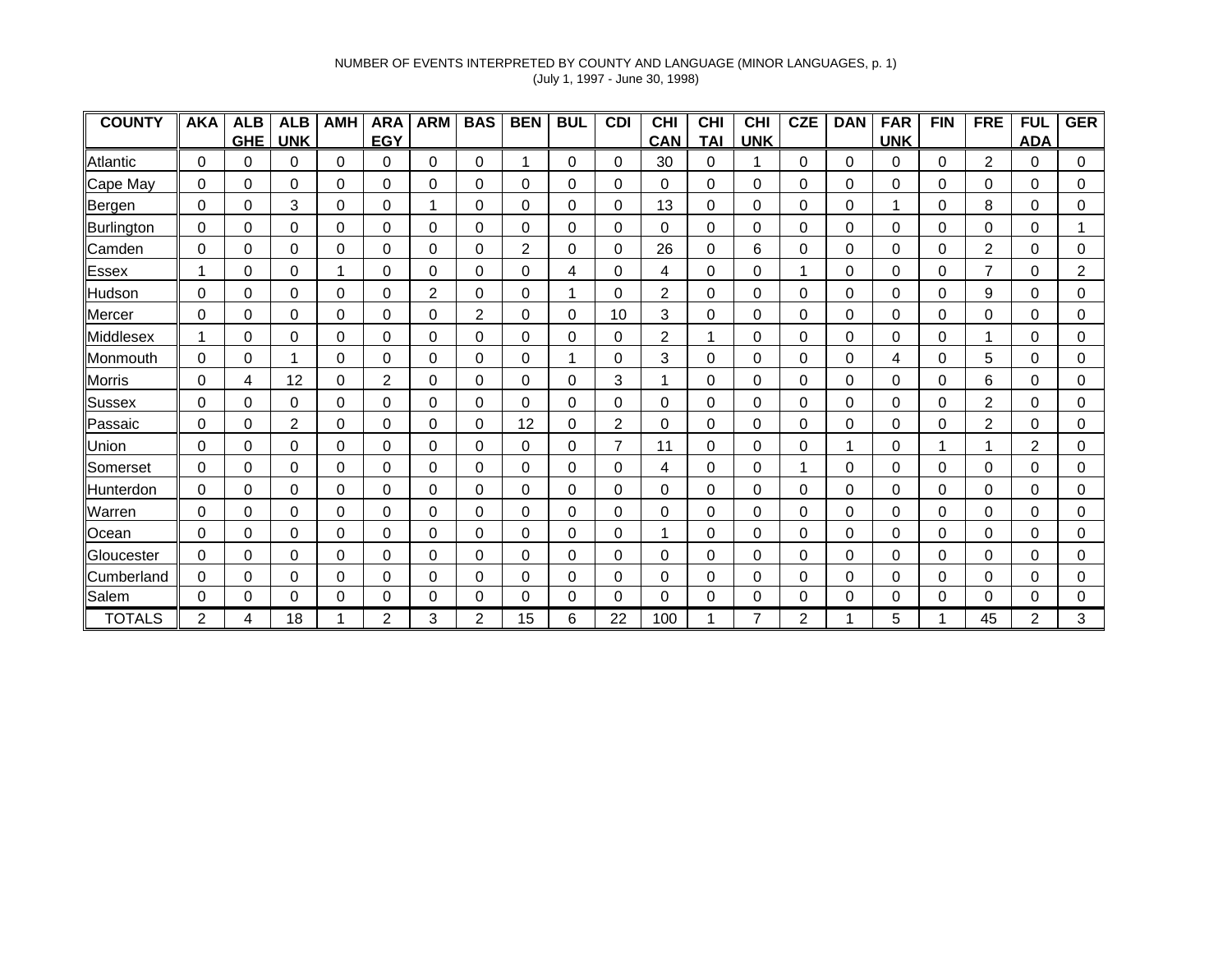### NUMBER OF EVENTS INTERPRETED BY COUNTY AND LANGUAGE (MINOR LANGUAGES, p. 2) (July 1, 1997 - June 30, 1998)

| <b>COUNTY</b>   | GUJ | <b>HEB</b> | <b>HIN</b> | <b>HUN</b> | <b>IGB</b> | <b>JAP</b> | <b>KHM</b> | <b>LAO</b> | <b>MAC</b>     | <b>MAL</b> | <b>PAN</b>     | <b>PAN</b> | <b>PAN</b> | <b>PAS</b> | <b>PID</b> | <b>ROM</b> | <b>SER</b>     | <b>SLO</b>     | <b>SWA</b> | <b>TAG</b> |
|-----------------|-----|------------|------------|------------|------------|------------|------------|------------|----------------|------------|----------------|------------|------------|------------|------------|------------|----------------|----------------|------------|------------|
|                 |     |            |            |            |            |            |            |            |                |            | <b>EAS</b>     | <b>WES</b> | <b>UNK</b> | <b>UNK</b> | CAM        |            |                |                |            |            |
| Atlantic        |     |            |            | $\Omega$   | 0          | 0          | 0          | 0          | $\Omega$       | 0          | 0              | 0          | 0          | 0          | 0          | 0          | 0              | 0              | 0          | 0          |
| Cape May        | 0   | 0          | 0          | 0          | 0          | 0          | 0          | 0          | 0              | 0          | 0              | 0          | 0          | 0          | 0          | 0          | 0              | 0              | 0          | 0          |
| Bergen          | 6   | 4          | 2          | 0          | 0          | 6          | 0          | 0          | $\overline{2}$ | 6          |                | 0          |            | 0          | 0          | 0          | 0              | 1              | $\Omega$   | 3          |
| Burlington      | 0   | 0          |            | $\Omega$   | 0          | 0          | 0          | 0          | $\Omega$       | 0          | 13             | 0          |            | 0          | 0          | 4          | $\Omega$       | 0              | $\Omega$   | 0          |
| Camden          | 0   | 0          | 0          | 0          | 0          | 0          | 44         | 0          | 0              | 0          | $\Omega$       | 0          | 9          | 0          | 0          | 0          | $\Omega$       | 0              | 0          | 0          |
| Essex           | 6   | 0          | 0          | 0          | 1          | 0          | 0          | 0          | 0              | 1          | 0              | 0          |            | 14         | 0          | 0          | 0              | 0              |            |            |
| <b>Hudson</b>   | 17  | 0          | 17         | 0          | 0          | 0          | 0          | 0          | 0              | 0          | 3              | 0          | 0          | 0          | 0          | 0          | 0              | $\overline{7}$ | 0          | 11         |
| Mercer          |     | 0          | 6          | 0          | 0          | 0          | 0          | 0          | 0              | 0          | 2              | 0          | 2          | 0          | 0          | 0          | 0              | 0              | 0          |            |
| Middlesex       | 26  | 0          |            | 5          | 0          | 3          | 0          | 0          | 0              | 2          | 6              | 0          | 0          | 0          | 0          | 0          | 0              | 1              | 0          | 4          |
| <b>Monmouth</b> |     | 0          |            | 0          | 0          | 0          | 0          | 0          | $\Omega$       | 0          | $\overline{2}$ | 0          | 0          | 2          | 0          | $\Omega$   | 0              | 0              | $\Omega$   | 0          |
| <b>Morris</b>   | 21  | 0          | $\Omega$   | 0          | 0          | 0          | 0          | 1          | 4              | 0          | 3              | 0          | 0          | 0          | 0          | $\Omega$   | 0              | $\overline{2}$ | $\Omega$   | 0          |
| Sussex          | 0   | 0          | 0          | 7          | 0          | 0          | 0          | 0          | 0              | 0          | 0              | 0          | 0          | 0          | 0          | 19         | $\overline{2}$ | 0              | 0          | 0          |
| Passaic         | 6   | 0          | 0          | 0          | 0          | 0          | 0          | 0          | 3              | 0          | 0              | 0          | 0          | 0          | 0          | 0          | 0              | 1              | 0          | 0          |
| Union           | 0   | 6          | 0          | 0          | 0          | 0          | 0          | 0          | 0              | 0          | 29             | 0          | 0          | 0          | 0          | 3          | 0              | 14             | 0          |            |
| Somerset        | 3   | 0          | 5          | 4          | 0          | 0          | 0          | 0          | 0              | 0          |                |            |            | 0          |            | 0          | 0              | 0              | 0          | 0          |
| Hunterdon       | 0   | 0          | 0          | 0          | 0          | 0          | 0          | 0          | 0              | 0          | 0              | 0          | 0          | 0          | 0          | 0          | 0              | 0              | 0          | 0          |
| Warren          | 0   | 0          | 0          | 0          | 0          | 0          | 0          | 0          | $\Omega$       | 0          | 0              | 0          | 0          | 0          | 0          | 0          | 0              | 0              | $\Omega$   | 0          |
| Ocean           | 0   | 2          |            | $\Omega$   | 0          | 0          | 0          | 0          | 0              | 0          | 0              | 0          | 0          | $\Omega$   | 0          | 0          | 0              | 0              | 0          | 0          |
| Gloucester      | 0   | 0          | 0          | 0          | 0          | 0          | 0          | 0          | 0              | 2          | 0              | 0          | 6          | 0          | 0          | 0          | 0              | 1              | 0          | 0          |
| Cumberland      |     | 0          | 0          | 0          | 0          | 0          | 0          | 0          | 0              | 0          | 0              | 0          | 0          | 0          | 0          | 0          | 0              | 0              | 0          | 0          |
| Salem           | 0   | 0          | 0          | 0          | 0          | 0          | 0          | 0          | 0              | 0          | 0              | 0          | 0          | 0          | 0          | 0          | 0              | 0              | 0          | 0          |
| <b>TOTALS</b>   | 89  | 10         | 41         | 16         |            | 9          | 44         |            | 9              | 11         | 60             |            | 21         | 16         |            | 23         | 2              | 27             |            | 21         |